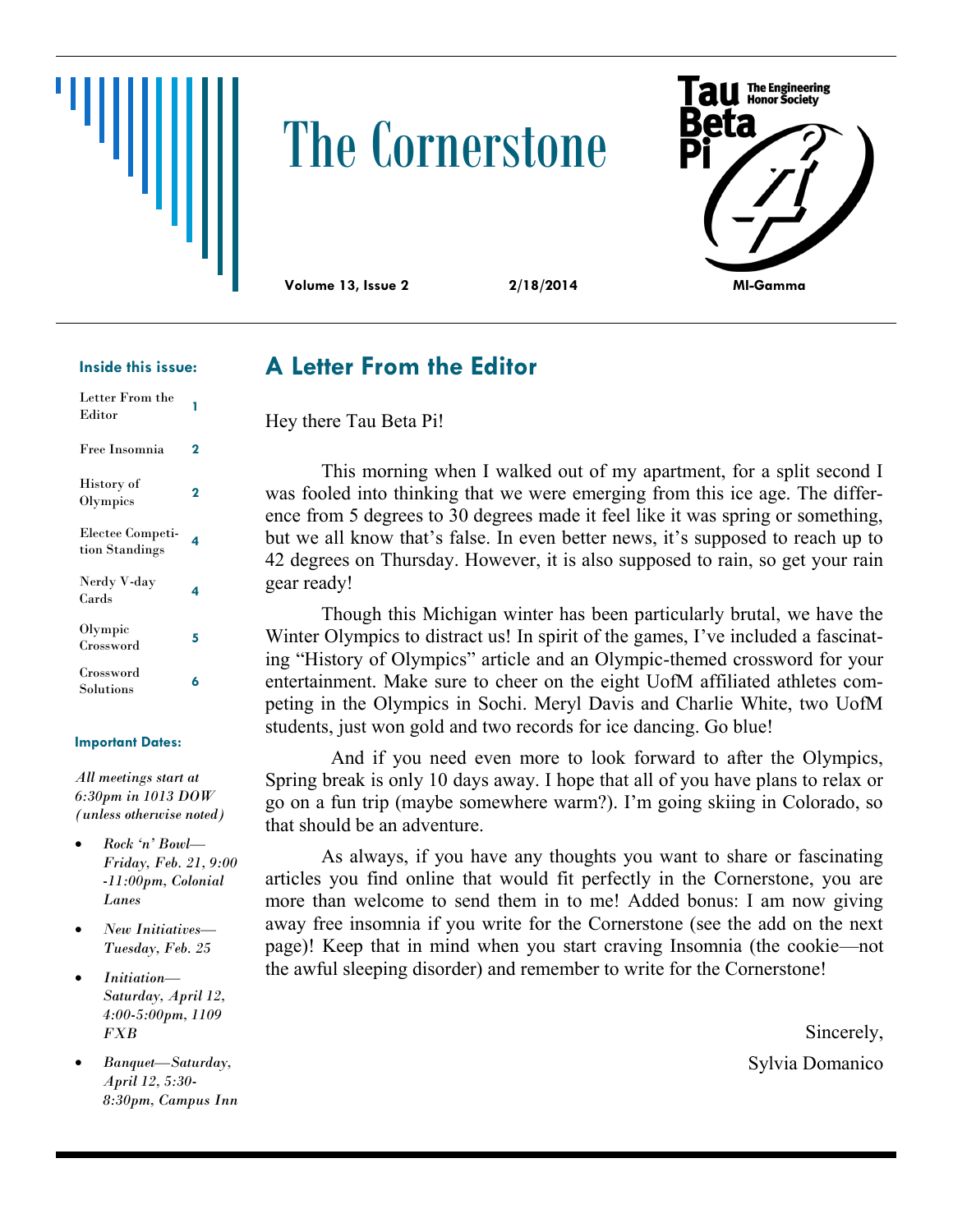#### **Page 2 The Cornerstone**

# **Free Insomnia!**

Need a break from studying? Want to get your creative juices flowing? Craving Insomnia?

Wait…. INSOMNIA?

HOW DO I GET FREE INSOMNIA?

*Submit an article of at least half a page* in length to me (Sylvia) by *midnight* the night before a *General Body meeting*!

Ps: If you need ideas on what to write about, check out all the old Cornerstones here: <https://tbp.engin.umich.edu/publications/cornerstone/>

# **Ancient Olympic Games**

*(http://www.olympic.org/ancient-olympic-games?tab=history)*

### History:

According to historical records, the first ancient Olympic Games can be traced back to 776 BC. They were dedicated to the Olympian gods and were staged on the ancient plains of Olympia. They continued for nearly 12 centuries, until Emperor Theodosius decreed in 393 A.D. that all such "pagan cults" be banned.

#### **Olympia**

Olympia, the site of the ancient Olympic Games, is in the western part of the Peloponnese which, according to Greek mythology, is the island of "Pelops", the founder of the Olympic Games. Imposing temples, votive buildings, elaborate shrines and ancient sporting facilities were combined in a site of unique natural and mystical beauty. Olympia functioned as a meeting place for worship and other religious and political practices as early as the 10th century B.C. The central part of Olympia was dominated by the majestic temple of Zeus, with the temple of Hera parallel to it.

#### **The Games and religion**

The Olympic Games were closely linked to the religious festivals of the cult of Zeus, but were not an integral part of a rite. Indeed, they had a secular character and aimed to show the physical qualities and evolution of the performances accomplished by young people, as well as encouraging good relations between the cities of Greece. According to specialists, the Olympic Games owed their purity and importance to religion.

#### **Victory Ceremonies**

The Olympic victor received his first awards immediately after the competition. Following the announcement of the winner's name by the herald, a Hellanodikis (Greek judge) would place a palm branch in his hands, while the spectators cheered and threw flowers to him. Red ribbons were tied on his head and hands as a mark of victory.



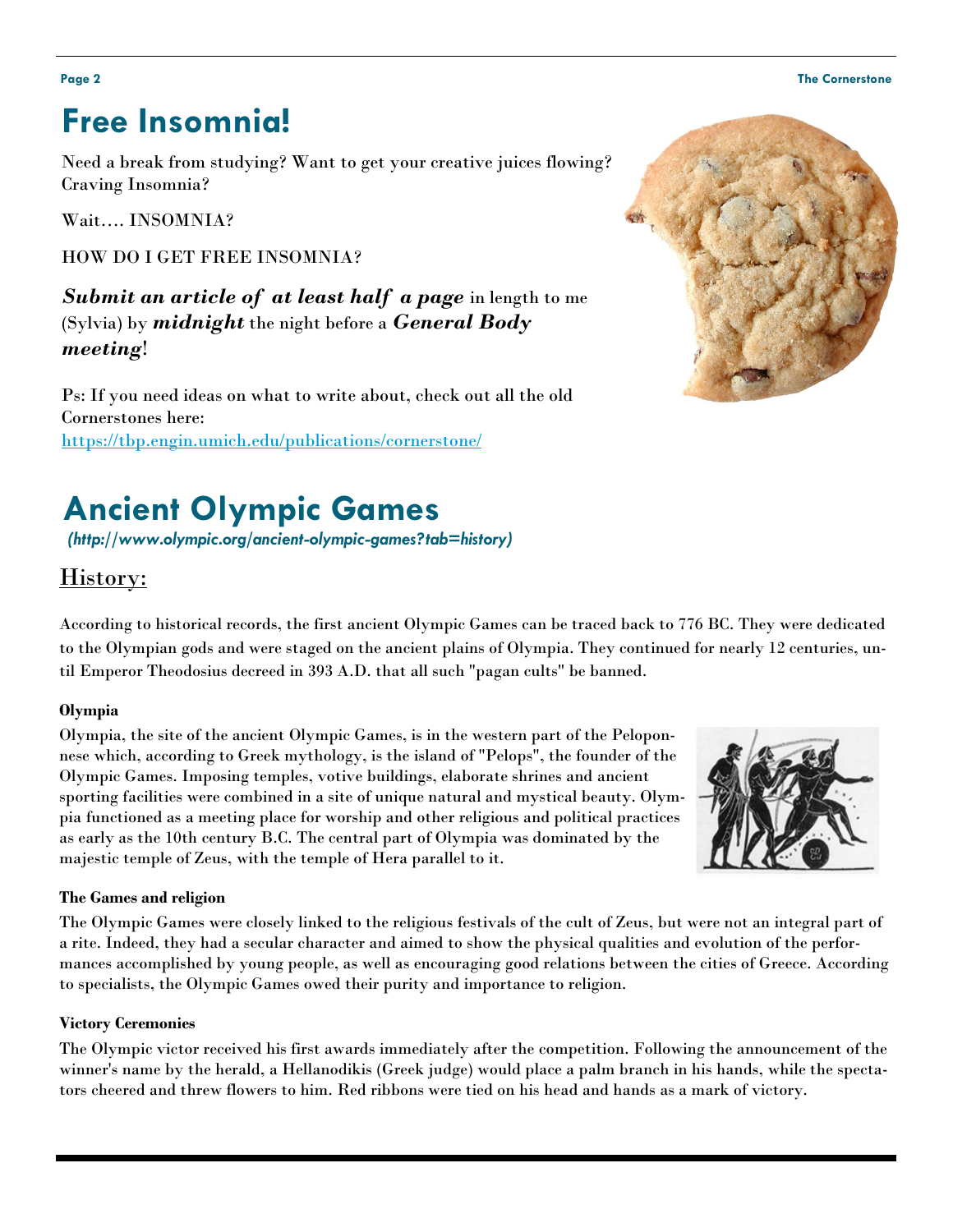### **Volume 13, Issue 2 Page 3 Ancient Olympic Games (cont'd)**

The official award ceremony would take place on the last day of the Games, at the elevated vestibule of the temple of Zeus. In a loud voice, the herald would announce the name of the Olympic winner, his father's name, and his homeland. Then, the Hellanodikis placed the sacred olive tree wreath, or kotinos, on the winner's head.

### The Sports Events:

The ancient Olympic Games were initially a one-day event until 684 BC, when they were extended to three days. In the 5th century B.C., the Games were extended again to cover five days.

The ancient Games included running, long jump, shot put, javelin, boxing, pankration and equestrian events.

#### **Pentathlon**

The Pentathlon became an Olympic sport with the addition of wrestling in 708 B.C., and included the following:

#### **Running**

Running contests included:

 the stade race, which was the pre-eminent test of speed, covering the Olympia track from one end to the other (200m foot race),

- the diaulos (two stades 400m foot race),
- dolichos (ranging between 7 and 24 stades).

#### **Jumping**

Athletes used stone or lead weights called halteres to increase the distance of a jump. They held onto the weights until the end of their flight, and then jettisoned them backwards.

#### **Discus throw**

The discus was originally made of stone and later of iron, lead or bronze. The technique was very similar to today's freestyle discus throw.

#### **Wrestling**

This was highly valued as a form of military exercise without weapons. It ended only when one of the contestants admitted defeat.

#### **Boxing**

Boxers wrapped straps (himantes) around their hands to strengthen their wrists and steady their fingers. Initially, these straps were soft but, as time progressed, boxers started using hard leather straps, often causing disfigurement of their opponent's face.

#### **Pankration**

This was a primitive form of martial art combining wrestling and boxing, and was considered to be one of the toughest sports. Greeks believed that it was founded by Theseus when he defeated the fierce Minotaur in the labyrinth.

#### **Equestrian events**

These included horse races and chariot races and took place in the Hippodrome, a wide, flat, open space.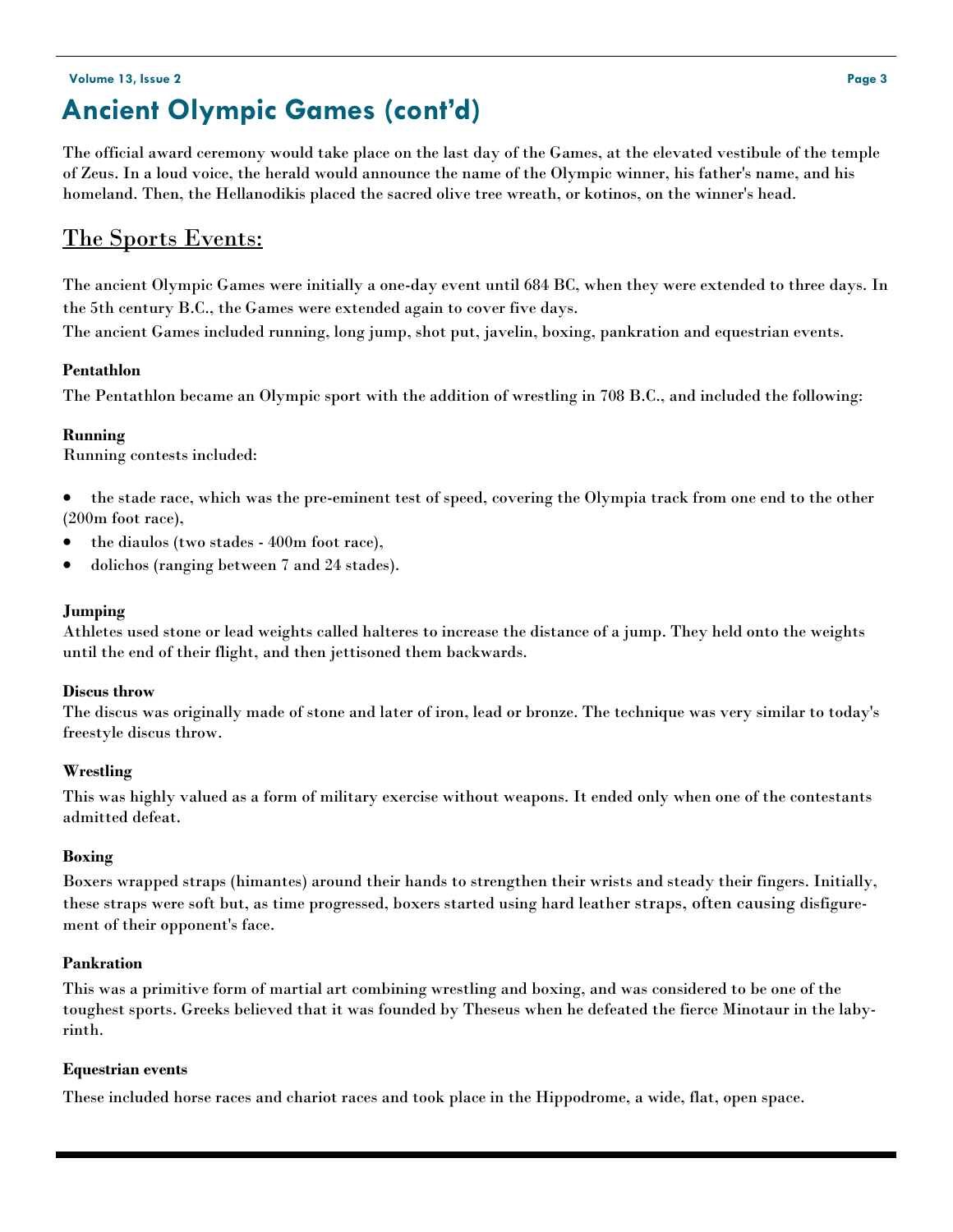### **Electee Competition Standings**

**(Also available at: [https://tbp.engin.umich.edu/members/electees/electee\\_groups/\)](https://tbp.engin.umich.edu/members/electees/electee_groups/)**

| Rank            | <b>Team</b>                               | <b>Points</b> |
|-----------------|-------------------------------------------|---------------|
| 1               | <b>T-Rex Karaoke</b>                      | 50            |
| $\overline{2}$  | <b>Bear Spiders</b>                       | 45            |
| 3               | <b>Team Awesome</b>                       | 35            |
| T <sub>4</sub>  | Two Girls & a Guy Levitating Rocks        | 25            |
| T <sub>4</sub>  | Claustrophobic Jack-in-the-Box            | 25            |
| $6\phantom{1}6$ | <b>Royal Purple Ducks</b>                 | 15            |
| $\overline{7}$  | <b>Team Grad</b>                          | 5             |
| 8               | Gagnon & the World Champion Moose Callers | $\mathbf 0$   |

# **Happy (nerdy and belated) Valentine's Day!**

Came across a couple nerdy Valentine's Day cards. I thought I'd share to try and make you laugh. Happy belated Valentine's Day!



Middle: http://benkling.tumblr.com/tagged/portrait\_valentines Left and Right: http://o.canada.com/technology/internet/a-great-collection-of-geeky-valentines-day-cards/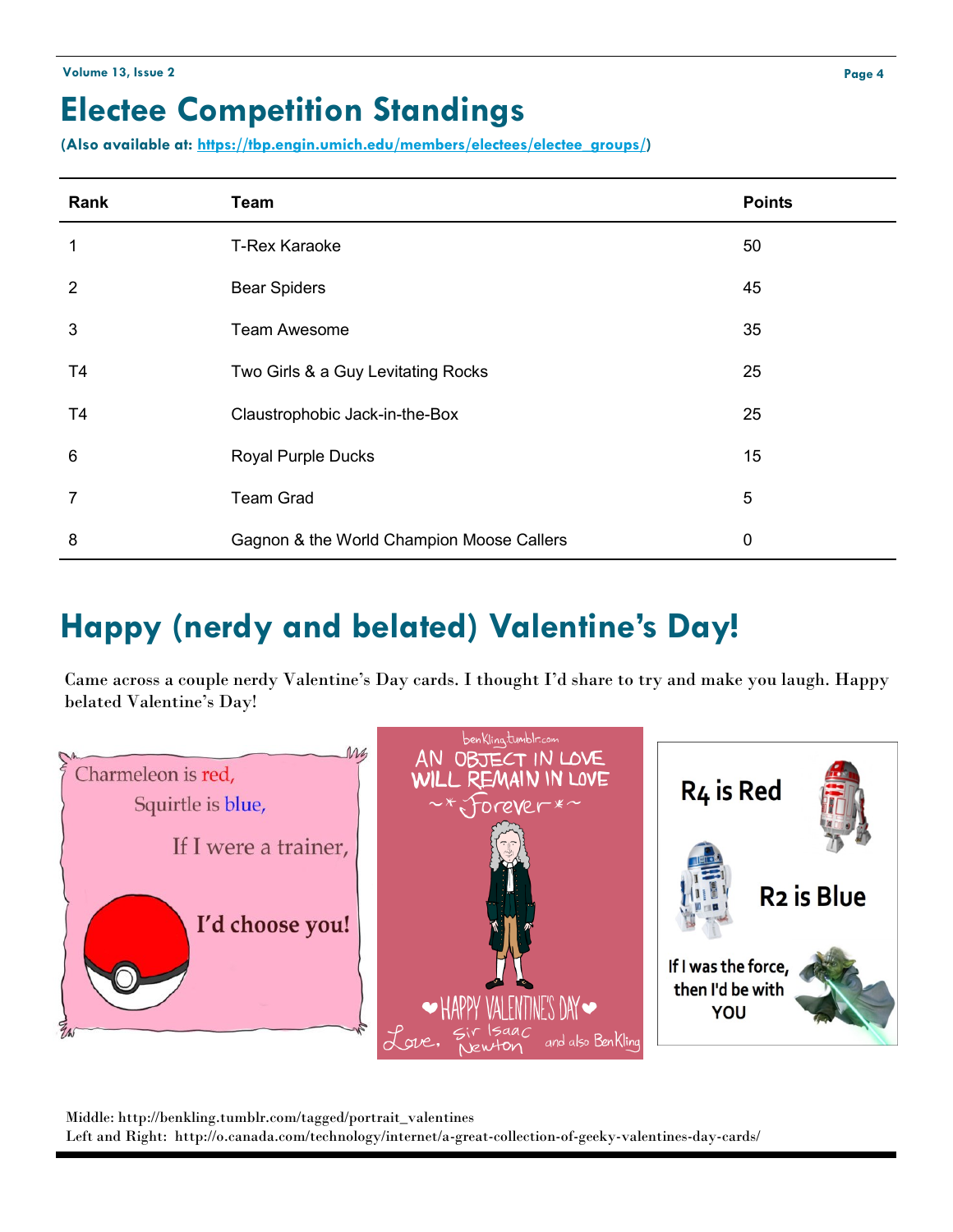# **Olympic-Themed Crossword Puzzle**



#### **Across**

1. first name of male umich gold winning ice dancer

- 2. location of first olympic games
- 4. only winter event US has yet to medal in
- 6. all time leading USA winter medalist

7. god the ancient greeks believe gave mankind fire

- 10. location of olympics
- 11. first word of the olympic motto
- 12. released after the cauldron is lit
- 13. african country making winter games debut

15. last name of female umich gold winning ice dancer

17. number of countries at 1st modern olympic games

18. background color of olympic flag

Created on TheTeachersCorner.net Crossword Maker

#### **Down**

- 1. one of four indoor winter sports
- 3. location of 2010 olympics
- 5. the olympic demolition derby
- 7. president of russia

8. number of nations making winter olympic debut

9. short track \_ \_\_ skating

12. only country competing that starts with a 'D'

14. number of olympic rings

16. all time winter medal count winner (country)